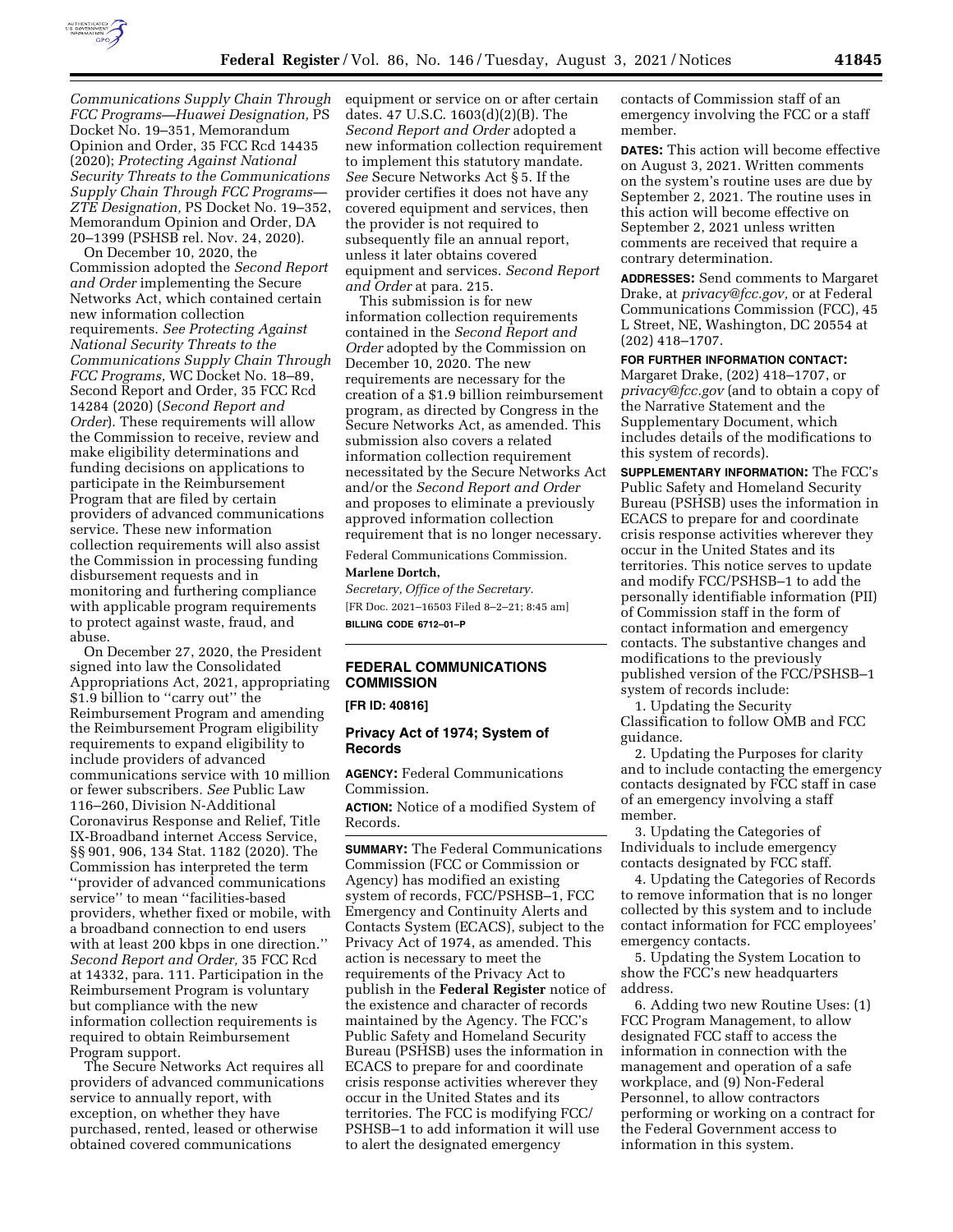7. Revising three Routine Uses: (3) Law Enforcement and Investigation to include components of agencies; (5) Government-Wide Program Management and Oversight to remove references to federal agencies for which the Privacy Act already includes exceptions, see 5 U.S.C. 552a(6) and (10); and (10) Test Partners to include other federal agencies that will collaborate with the FCC on Wireless Emergency Alerts.

8. Removing one Routine Use: Contracted Third Parties and replacing it with a new Routine Use (9) Non-Federal Personnel.

The system of records is also updated to reflect various administrative changes related to the system address; administrative, technical, and physical safeguards; and updated notification, records access, and procedures to contest records.

# **SYSTEM NAME AND NUMBER:**

FCC/PSHSB–1, FCC Emergency and Continuity Alerts and Contacts System (ECACS).

### **SECURITY CLASSIFICATION:**

Unclassified.

### **SYSTEM LOCATION:**

Public Safety and Homeland Security Bureau (PSHSB), Federal Communications Commission (FCC), 45 L Street, NE, Washington, DC, 20554.

# **SYSTEM MANAGER(S):**

Public Safety and Homeland Security Bureau (PSHSB), Federal Communications Commission (FCC).

#### **AUTHORITY FOR MAINTENANCE OF THE SYSTEM:**

Executive Order 12472, Assignment of National Security and Emergency Preparedness Telecommunications Functions, April 3, 1984, as amended February 28, 2003 and June 26, 2006; Presidential Decision Directive 67, Enduring Constitutional Government and Continuity of Government Operations, October 21, 1998; Homeland Security Act of 2002, 6 U.S.C. 101 *et seq.,* November 25, 2002; National Security Presidential Directive 51/Homeland Security Presidential Directive 20, National Continuity Policy, May 9, 2007; National Communications System Directive 3–10, Minimum Requirements for Continuity Communications Capabilities, July 25, 2007; National Continuity Policy Implementation Plan, Homeland Security Council, August 2007; Federal Continuity Directive 1, Federal Executive Branch National Continuity Program and Requirements, February 2008; Federal Continuity Directive 2, Federal Executive Branch Mission

Essential Function and Primary Mission Essential Function Identification and Submission Process, February 2008.

### **PURPOSE(S) OF THE SYSTEM:**

The FCC uses the records in this system to:

1. Respond to and coordinate activities such as emergencies and crisis management actions, responses, and related functions, including contacting FCC staff and their designated emergency contacts and using an automated telephone, text, and email system;

2. Manage and maintain the contact and response system for FCC staff for coordinating Continuity of Operations Plan (COOP) actions and related functions;

3. Conduct voluntary surveys evaluating the effectiveness of Wireless Emergency Alerts (WEA) and other related emergency notification systems, functions, and activities.

### **CATEGORIES OF INDIVIDUALS COVERED BY THE SYSTEM:**

The categories of individuals in this system include:

1. FCC staff and their designated emergency contacts.

2. Federal Government contacts; State, Tribal, Territorial, Local Government and private sector contacts; and individuals representing institutions, organizations, and other groups engaged in crisis management and emergency preparedness functions, activities, and actions.

3. FCC staff who are members of the Bureau and Office (B/O) Emergency Response Group (ERG), Devolution Emergency Response Group (DERG), and FCC and B/O lines of succession.

4. Individuals who volunteer to participate in PSHSB surveys for WEA.

# **CATEGORIES OF RECORDS IN THE SYSTEM:**

The records in this system include personal and business contact information, such as phone number, fax number, email address, physical address. Records also include survey information, such as the individual respondents' identification numbers, email addresses, street addresses (street, city, state, and zip code) at the location that the individual responds to the survey, and other information that PSHSB will collect, such as the type of device, operating system, and wireless service provider.

# **RECORD SOURCE CATEGORIES:**

FCC employees and contractors, Federal Government, State, Tribal, Territorial, Local Government, and private sector contacts representing institutions and organizations with

crisis management and emergency preparedness functions, as well as survey respondents' inputs transmitted through their wireless devices, or through other means of communication.

### **ROUTINE USES OF RECORDS MAINTAINED IN THE SYSTEM, INCLUDING CATEGORIES OF USERS AND PURPOSES OF SUCH USES:**

In addition to those disclosures generally permitted under section 552a(b) of the Privacy Act, all or a portion of the records or information contained in this system may be disclosed to authorized entities, as is determined to be relevant and necessary, outside the FCC, as a routine use pursuant to 5 U.S.C. 552a(b)(3) as follows.

1. FCC Program Management—A record from this system may be accessed and used by the FCC's Office of Managing Director or supervisory staff in their duties associated with the management and operation of a safe workplace. This information may be used to notify staff and their designated emergency contacts of an emergency situation involving the FCC or a staff member.

2. Adjudication and Litigation—To disclose information to the Department of Justice (DOJ), or to a court or adjudicative body before which the FCC is authorized to appear, when: (a) The FCC or any component thereof; or (b) any employee of the FCC in his or her official capacity; or (c) any employee of the FCC in his or her individual capacity where the DOJ or the FCC have agreed to represent the employee; or (d) the United States is a party to litigation or have an interest in such litigation, and the use of such records by the DOJ or the FCC is deemed by the FCC to be relevant and necessary to the litigation.

3. Law Enforcement and Investigation—To disclose pertinent information to the appropriate Federal, State, and/or local agency, or component of an agency, such as the FCC's Enforcement Bureau, responsible for investigating, prosecuting, enforcing, or implementing a statute, rule, regulation, or order, where the FCC becomes aware of an indication of a violation or potential violation of civil or criminal law or regulation.

4. Congressional Inquiries—To provide information to a Congressional office from the record of an individual in response to an inquiry from that Congressional office made at the written request of that individual.

5. Government-Wide Program Management and Oversight—To disclose information to the Department of Justice (DOJ) to obtain that department's advice regarding